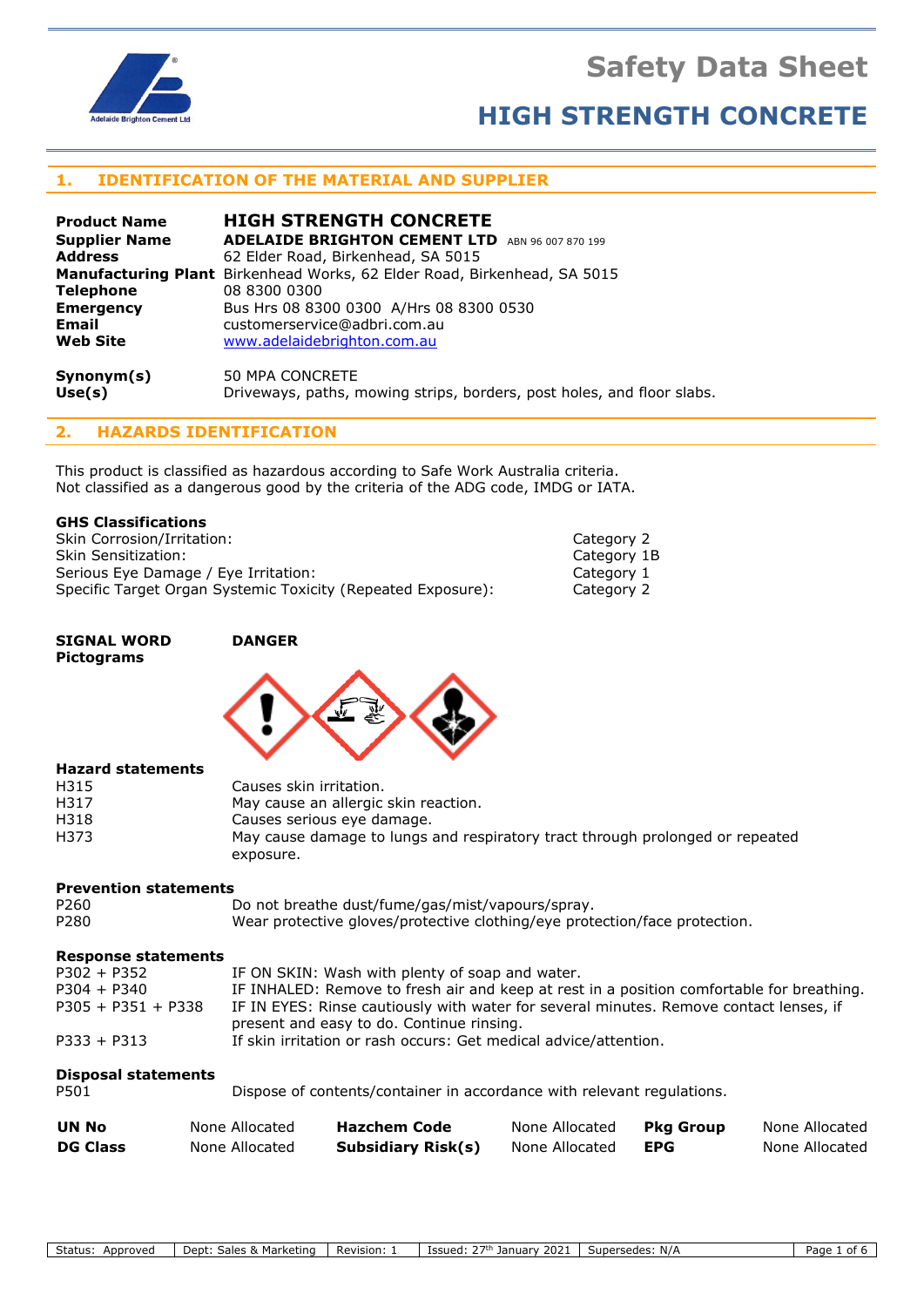

## **3. COMPOSITION/INFORMATION ON INGREDIENTS**

A small proportion of the fine dust associated with this product will contain 'Respirable Crystalline Quartz' (RCQ). While the product is wet and being applied as per the directions on the package the amount of airborne RCQ will be minimal, but it is still recommended that proper PPE is worn. Once dry any residues, grinding or strong abrasive forces may reintroduce RCQ into the air so caution should be taken.

| Ingredient                  | <b>Formula</b>                      | Conc.        | CAS No.    |
|-----------------------------|-------------------------------------|--------------|------------|
| PORTLAND CEMENT             | Not Available                       | Up to $20\%$ | 65997-15-1 |
| FLY ASH                     | Not Available                       | Up to $5\%$  | 68131-74-8 |
| GYPSUM                      | CaSO <sub>4</sub> 2H <sub>2</sub> O | $1 - 3%$     | 10101-41-4 |
| CRYSTALLINE SILICA (QUARTZ) | SiO <sub>2</sub>                    | Up to $60\%$ | 14808-60-7 |
| CHROMIUM (VI) HEXAVALENT    | $Cr^{6+}$                           | Trace        | 18540-29-9 |

\*Aggregates used may be siliceous and/or dolomitic stone.

#### **4. FIRST AID MEASURES**

| <b>Eye</b>                  | Irritating to the eye. If wet cement is splashed into the eye alkaline burns can cause<br>permanent damage.                                                                                                                                                                                                                                                                                                                                                                                                              |  |
|-----------------------------|--------------------------------------------------------------------------------------------------------------------------------------------------------------------------------------------------------------------------------------------------------------------------------------------------------------------------------------------------------------------------------------------------------------------------------------------------------------------------------------------------------------------------|--|
| Skin                        | Prolonged and repeated skin contact with cement in wet concrete, mortars and slurries<br>may result in irritant dermatitis or alkaline burns.                                                                                                                                                                                                                                                                                                                                                                            |  |
| <b>Inhalation</b>           | Over exposure resulting from prolonged and repeated inhalation of dust containing<br>crystalline silica can cause bronchitis, silicosis (scarring of the lung.) It may also increase<br>the risk of scleroderma (a disease affecting the connective tissue of the skin, joints, blood<br>vessels and internal organs) and lung cancer. Epidemiological studies have shown that<br>smoking increases the risk of bronchitis, silicosis (scaring of the lung) and lung cancer in<br>persons exposed to crystalline silica. |  |
|                             | <b>Additional Information - Aggravated Medical Conditions</b>                                                                                                                                                                                                                                                                                                                                                                                                                                                            |  |
| <b>First Aid Facilities</b> | Eye wash station.                                                                                                                                                                                                                                                                                                                                                                                                                                                                                                        |  |
| <b>Advice to Doctor</b>     | Treat symptomatically.                                                                                                                                                                                                                                                                                                                                                                                                                                                                                                   |  |
| <b>Ingestion</b>            | Rinse mouth and lips with water. Do not induce vomiting. Give water to drink to dilute<br>stomach contents. If symptoms persist, seek medical attention.                                                                                                                                                                                                                                                                                                                                                                 |  |
| <b>Skin</b>                 | Remove heavily contaminated clothing immediately. Wash off skin thoroughly with water.<br>A shower may be required. Seek medical attention for persistant irritation or burning of<br>the skin                                                                                                                                                                                                                                                                                                                           |  |
| <b>Inhalation</b>           | Remove from dusty area to fresh air. If symptoms persist, seek medical attention.                                                                                                                                                                                                                                                                                                                                                                                                                                        |  |
| <b>Eye</b>                  | Flush thoroughly with flowing water for at least 15 minutes and seek medical attention if<br>symptoms persist. If wet cement is splashed into the eyes flush thoroughly with flowing<br>water for 15 minutes and seek urgent medical attention.                                                                                                                                                                                                                                                                          |  |

### **5. FIRE FIGHTING**

| <b>Flammability</b>       | Non flammable. Does not support combustion of other materials.        |  |  |
|---------------------------|-----------------------------------------------------------------------|--|--|
| <b>Fire and Explosion</b> | No fire or explosion hazard exists.                                   |  |  |
| Extinguishing             | Non flammable; use suitable extinguishing agent for surrounding fire. |  |  |
| <b>Hazchem Code</b>       | None.                                                                 |  |  |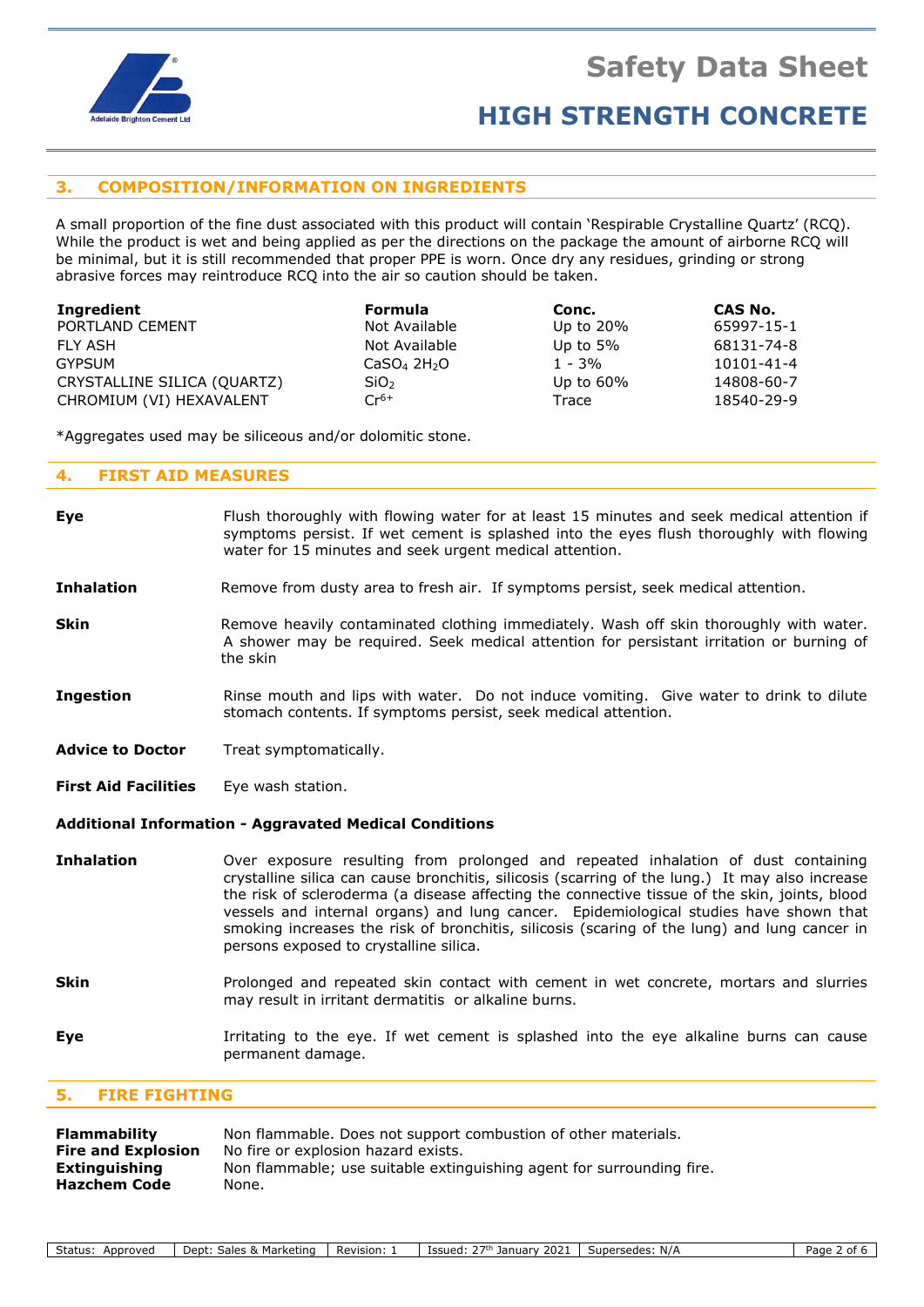

### **6. ACCIDENTAL RELEASE MEASURES**

- **Spillage** If spilt (bulk), contact emergency services if appropriate. Wear dust-proof goggles, PVC/rubber gloves, a Class P2 respirator (where an inhalation risk exists), coveralls and rubber boots. Clear area of all unprotected personnel. Prevent spill entering drains or waterways. Collect and place in sealable containers for disposal or reuse. Avoid generating dust.
- **Emergency** Follow safety requirements for personal protection under Section 8 Exposure **Procedures Controls/Personal Protection.**

#### **7. HANDLING AND STORAGE**

**Storage** Store off the floor in the original bags in a cool, dry, well ventilated area, removed from excessive moisture and heat. Ensure packages are adequately labelled, protected from physical damage and sealed when not in use.

**Handling** Concrete is supplied in 20 and 30 kg bags. Recognised local safe lifting methods should be used.

> Before use carefully read the product label. Use of safe work practices are recommended to avoid eye or skin contact and inhalation. Observe good personal hygiene, including washing hands before eating. Prohibit eating, drinking and smoking in contaminated areas.

> wear coveralls. At high dust levels, wear a Class P3 respirator or a Powered Air Purifying

**Property/** Refer to Section 13. **Environmental**

#### **8. EXPOSURE CONTROLS/PERSONAL PROTECTION**

| <b>Ventilation</b>                 | Do not inhale dust/powder. Use with adequate ventilation. Where a dust inhalation     |
|------------------------------------|---------------------------------------------------------------------------------------|
|                                    | hazard exists, mechanical extraction ventilation is recommended. Maintain dust levels |
|                                    | below the recommended exposure standard.                                              |
| Expanding and the second services. | $CIDOMIUM INI NIT VIVAVI IN TUT V10F10 20 01$                                         |

| <b>LAPUSULE</b>  | CHROPILOPE(VI) HEARVALLIVE (10040-23-3)                                                   |
|------------------|-------------------------------------------------------------------------------------------|
| <b>Standards</b> | ES-TWA: 0.05 mg/m <sup>3</sup> (Chromium VI compounds)                                    |
|                  | FLYASH (68131-74-8)                                                                       |
|                  | ES-TWA: 10 mg/m <sup>3</sup> (Respirable Dust)                                            |
|                  | GYPSUM (10101-41-4)                                                                       |
|                  | ES-TWA: 10 $mq/m3$ (Respirable Dust)                                                      |
|                  | PORTLAND CEMENT (65997-15-1)                                                              |
|                  | ES-TWA: 10 mg/m <sup>3</sup> (Respirable Dust)                                            |
|                  | SILICA, CRYSTALLINE - QUARTZ (14808-60-7)                                                 |
|                  | ES-TWA: 0.05 mg/m <sup>3</sup> (Respirable Dust). Under Model WHS Law adopted in most     |
|                  | Australian jurisdictions.                                                                 |
| <b>PPE</b>       | Wear dust-proof goggles and rubber or PVC gloves. Where an inhalation risk exists, wear   |
|                  | a Class P2 respirator. If there is potential for prolonged and/or excessive skin contact, |



Respirator (PAPR) with Class P3 filter.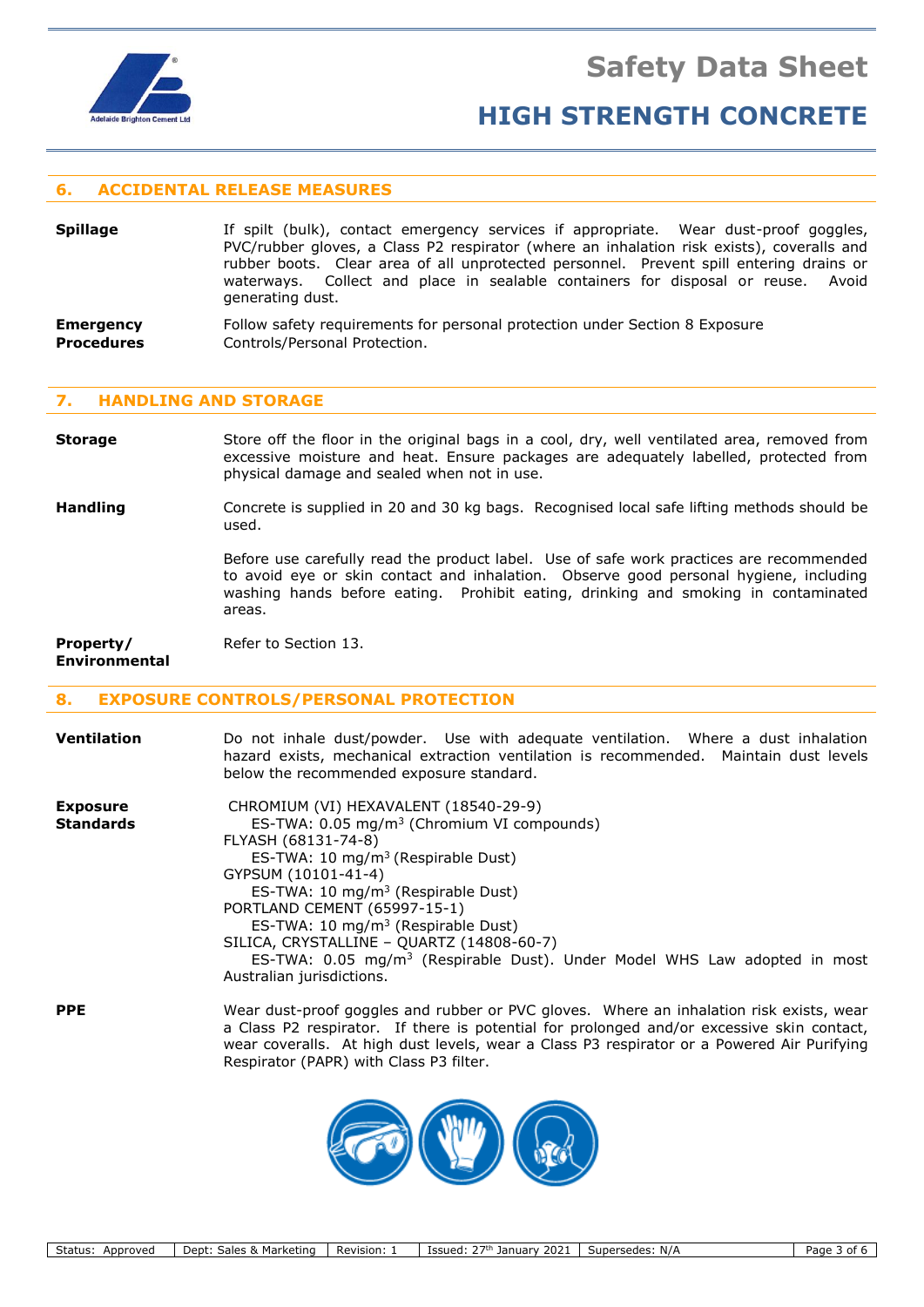

### **9. PHYSICAL AND CHEMICAL PROPERTIES**

**Appearance A grey cementitious mixture** containing fine and coarse aggregate with particles up to 10 mm in size. **Odour** Odourless **Specific Gravity** Average Approx 2.3 **pH** Approximately 12 **% Volatiles** Not Available **Vapour Pressure** Mot Available **Flammability All Express Server Available Vapour Pressure Flammat Non Flammat No<br><b>Vapour Density** Mot Available **Flash Point** Flammat Not Relevant **Vapour Density Not Available <b>Flash Point Flash Point** Mot Relevant **Boiling Point Not Relevant Boiling Point Not Relevant Boiling Point Mot Available 19 (A) Upper Explosion Limit** 1997 Mot Relevant **Not Available 1997** (Not Relevant Mot Available 1997) Mot Relevant **Melting Point** 1997 (Not Available 1997) (Not Relevant 1997) Mot Relevan **Melting Point Mot Available <b>Lower Explosion Limit** Mot Relevant **Explosion Limit Not Relevant Evaporation Rate** Not Available **Evaporation Rate** Available **Bulk Density** Dry 1500 to 1700 kg/m<sup>3</sup> Compacted (cast) 2250 - 2400 kg/m<sup>3</sup> **Particle Size** Up to nominal 10 mm

**Autoignition Temperature** 

**Solubility (water)** Slight, hardens on mixing with water

### **10. STABILITY AND REACTIVITY**

| <b>Chemical Stability</b>               | Chemically Stable                                                                                   |
|-----------------------------------------|-----------------------------------------------------------------------------------------------------|
|                                         | <b>Conditions to Avoid</b> Keep free of moisture                                                    |
| <b>Incompatible</b>                     | Incompatible with oxidising agents (e.g. hypochlorites), ethanol, acids (e.g. hydrofluoric<br>acid) |
| <b>Materials</b>                        | and interhalogens (e.g. chlorine trifluoride). Water contact may increase product                   |
| <b>Decomposition</b><br><b>Products</b> | Unlikely to evolve toxic gases when heated to decomposition.                                        |

#### **Hazardous Reactions** None

### **11. TOXICOLOGICAL INFORMATION**

| <b>Acute Toxicity</b> | No known toxicity data available for this product.                                                                                                                                                                                                                                                                                                                                                                                                                                                                                  |
|-----------------------|-------------------------------------------------------------------------------------------------------------------------------------------------------------------------------------------------------------------------------------------------------------------------------------------------------------------------------------------------------------------------------------------------------------------------------------------------------------------------------------------------------------------------------------|
| Eye                   | Irritant upon contact with dust. Over exposure may result in pain, redness, corneal burns<br>and ulceration with possible permanent damage.                                                                                                                                                                                                                                                                                                                                                                                         |
| <b>Inhalation</b>     | Irritating to the respiratory system, causing coughing and sneezing. Over exposure may<br>result in severe mucous membrane irritation and bronchitis. Hexavalent chromium is<br>reported to cause respiratory sensitisation, however due to the trace amount present, a<br>hazard is not anticipated under normal conditions of use. Crystalline silica can cause<br>silicosis (lung disease) with chronic over exposure, however due to low levels present and<br>product application, adverse health effects are not anticipated. |
| <b>Skin</b>           | Irritating to the skin. Prolonged and repeated contact with powder or wetted form may<br>result in skin rash, dermatitis and sensitisation.                                                                                                                                                                                                                                                                                                                                                                                         |
| <b>Ingestion</b>      | Slightly corrosive. Ingestion may result in burns to the mouth and throat, with vomiting<br>and abdominal pain. Due to product form, ingestion is not considered a likely exposure<br>route.                                                                                                                                                                                                                                                                                                                                        |
| <b>Mutagenicity</b>   | Insufficient data available for this product to classify as a mutagen.                                                                                                                                                                                                                                                                                                                                                                                                                                                              |
| Carcinogenicity       | Concrete is not classified as a carcinogen by NOHSC. Crystalline silica and hexavalent<br>chromium compounds are classified as carcinogenic to humans (IARC Group 1), however<br>due to low levels present and product application, the criteria for classification is not met.                                                                                                                                                                                                                                                     |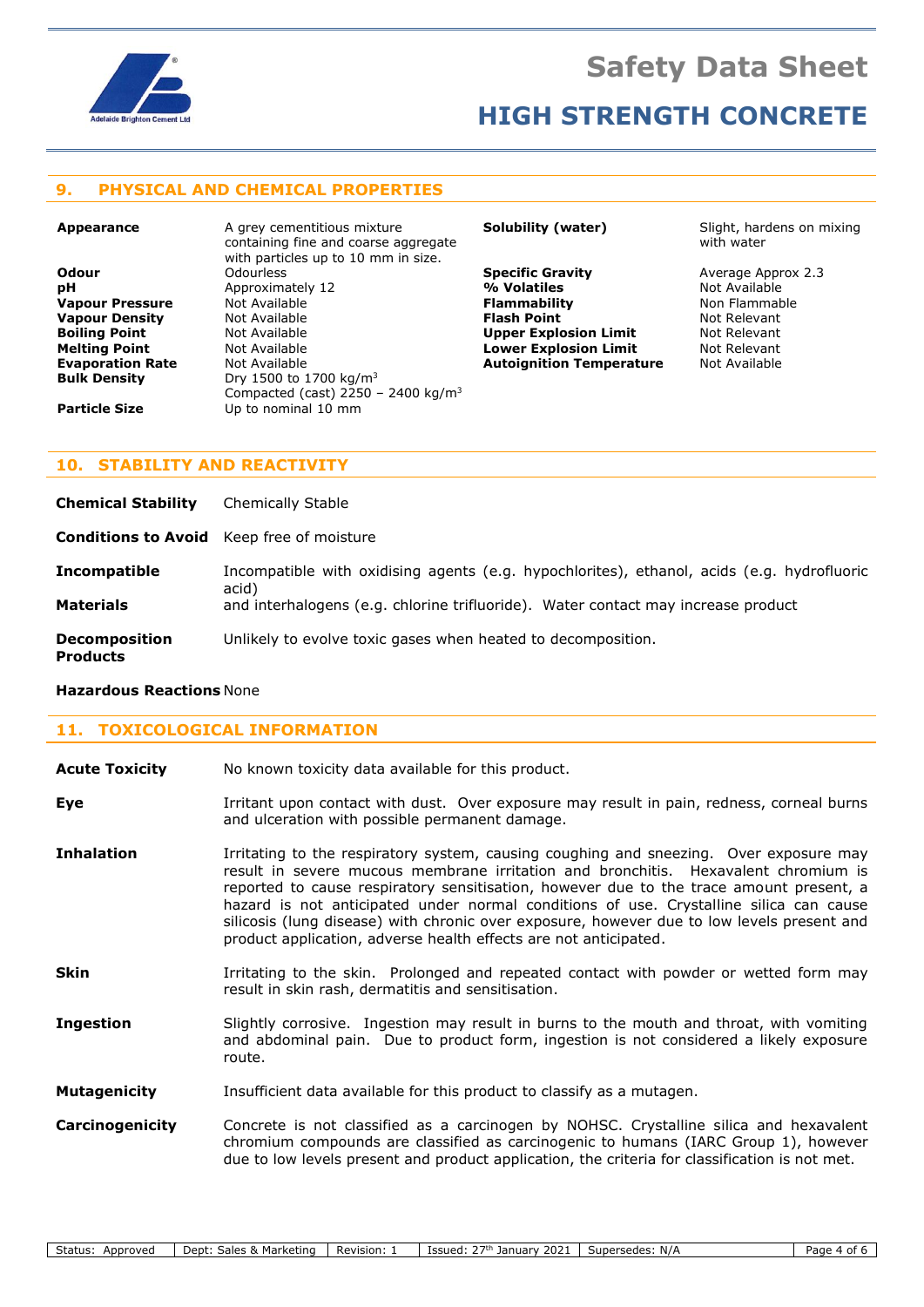

**Degradability**

# **HIGH STRENGTH CONCRETE**

#### **12. ECOLOGICAL INFORMATION**

**Toxicity Product forms an alkaline slurry when mixed with water. This product is non toxic to** aquatic life forms when present in cured solid form.

**Persistence &** Product is persistent and would have a low degradability.

**Mobility in soil** A low mobility would be expected in a landfill situation.

### **13. DISPOSAL CONSIDERATIONS**

- Waste Disposal Reuse or recycle where possible. Alternatively, ensure product is covered with moist soil to prevent dust generation and dispose of to an approved landfill site. Contact the manufacturer for additional information.
- Legislation **Dispose of in accordance with relevant local legislation.** Keep out of sewer and stormwater drains.

### **14. TRANSPORT INFORMATION**

Not classified as a dangerous good by the criteria of the ADG Code.

Drivers of trucks transporting bagged product should ensure that the bags are properly restrained.

| <b>Shipping Name</b> | None Allocated |                     |                |            |                |
|----------------------|----------------|---------------------|----------------|------------|----------------|
| UN No                | None Allocated | <b>Hazchem Code</b> | None Allocated | Pka Group  | None Allocated |
| <b>DG Class</b>      | None Allocated | Subsidiary Risk(s)  | None Allocated | <b>EPG</b> | None Allocated |

#### **15. REGULATORY INFORMATION**

| <b>Poison</b>   | A poison schedule number has not been allocated to this product using the criteria in the |
|-----------------|-------------------------------------------------------------------------------------------|
| <b>Schedule</b> | Standard for the Uniform Scheduling of Drugs and Poisons (SUSDP).                         |
| <b>AICS</b>     | All chemicals listed on the Australian Inventory of Chemical Substances (AICS).           |

#### **16. OTHER INFORMATION**

**Additional** CEMENT CONTACT DERMATITIS: Individuals using wet cement, mortar, grout or concrete **Information** could be at risk of developing cement dermatitis. Symptoms of exposure include itchy, tender, swollen, hot, cracked or blistering skin with the potential for sensitisation. The dermatitis is due to the presence of soluble hexavalent chromium.

> IARC – GROUP 1 – PROVEN HUMAN CARCINOGEN. This product contains an ingredient for which there is sufficient evidence to have been classified by the International Agency for Research into Cancer as a human carcinogen. The use of products known to be human carcinogens should be strictly monitored and controlled.

> RESPIRATORS: In general, the use of respirators should be limited and engineering controls employed to avoid exposure. If respiratory equipment must be worn ensure correct respirator selection and training is undertaken. Remember that some respirators may be extremely uncomfortable when used for long periods. The use of air powered or air supplied respirators should be considered where prolonged or repeated use is necessary.